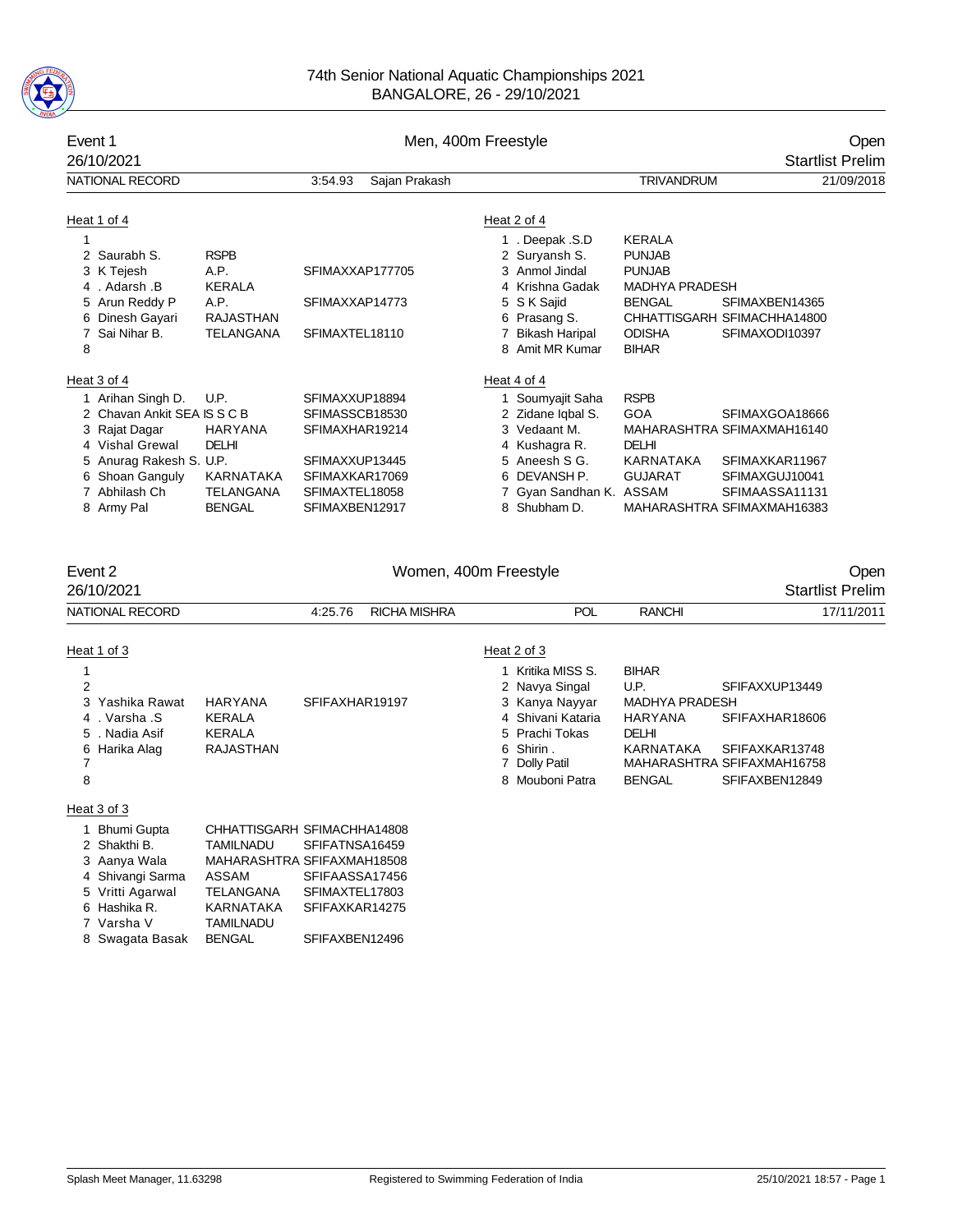

| Event 3<br>26/10/2021                                                                                                                                                                |                                                                                                                                                      |                                                                                        |                       | Men, 200m Breaststroke<br><b>Startlist Prelim</b>                                                                                  |                                                                                                |                                                                |  |
|--------------------------------------------------------------------------------------------------------------------------------------------------------------------------------------|------------------------------------------------------------------------------------------------------------------------------------------------------|----------------------------------------------------------------------------------------|-----------------------|------------------------------------------------------------------------------------------------------------------------------------|------------------------------------------------------------------------------------------------|----------------------------------------------------------------|--|
| NATIONAL RECORD                                                                                                                                                                      |                                                                                                                                                      | 2:15.22                                                                                | <b>SANDEEP SEJWAL</b> | <b>RLY</b>                                                                                                                         | <b>KERALA</b>                                                                                  | 23/11/2013                                                     |  |
| Heat 1 of 3<br>Sanyam<br>1.<br>2 Harsimar Singh<br>3 Yash MR, R.<br>4 Vidith S.<br>5 Bhargav P.<br>Bikash Kumar A.<br><b>Unmesh Gupta</b><br>8<br>Heat 3 of 3<br>Upendra Pujari<br>1 | <b>HARYANA</b><br><b>PUNJAB</b><br><b>BIHAR</b><br><b>KARNATAKA</b><br><b>ASSAM</b><br><b>POLICE</b><br>CHHATTISGARH SFIMACHHA17269<br><b>ODISHA</b> | SFIMAXHAR18551<br>SFIMAXKAR17334<br>SFIMAASSA17367<br>SFIMAPSPB18743<br>SFIMAXODI11744 |                       | Heat 2 of 3<br>1 YUVRAJ PATEL<br>2 Ashish Kadam<br>3 Aditya Dubey<br>4 Arun Sgt As<br>5 Lohit M<br>6 Kritayush Singh<br>7. S.<br>8 | <b>GUJARAT</b><br><b>DELHI</b><br><b>SSCB</b><br><b>RSPB</b><br><b>BENGAL</b><br><b>KERALA</b> | SFIMAXGUJ10128<br>MAHARASHTRA SFIMAXMAH16523<br>SFIMAXBEN13083 |  |
| 2 Abhinandan D.<br>3 Manikanta L<br>4 Danush S<br>5 Ansh Arora<br>Sreedip Mondal<br>7. Adarsh .M<br>8                                                                                | MAHARASHTRA SFIMAXMAH0303<br><b>KARNATAKA</b><br><b>TAMILNADU</b><br>U.P.<br><b>BENGAL</b><br><b>KERALA</b>                                          | SFIMAXKAR14072<br>SFIMATNSA15513<br>SFIMAXXUP13394<br>SFIMAXBEN14706                   |                       |                                                                                                                                    |                                                                                                |                                                                |  |
| Event 4<br>26/10/2021                                                                                                                                                                |                                                                                                                                                      |                                                                                        |                       | Women, 200m Breaststroke                                                                                                           |                                                                                                | Open<br><b>Startlist Prelim</b>                                |  |
| <b>NATIONAL RECORD</b>                                                                                                                                                               |                                                                                                                                                      | 2:41.88                                                                                | Saloni Dalal          |                                                                                                                                    | <b>TRIVANDRUM</b>                                                                              | 20/09/2018                                                     |  |
| Heat 1 of 2                                                                                                                                                                          |                                                                                                                                                      |                                                                                        |                       | Heat 2 of 2                                                                                                                        |                                                                                                |                                                                |  |
| Kirti Tak<br>1<br>2 . Keerthi J S                                                                                                                                                    | <b>RAJASTHAN</b><br><b>KERALA</b>                                                                                                                    |                                                                                        |                       | 1 Jyoti Patil<br>2 Swastika Patra                                                                                                  | <b>MAHARASHTRA</b><br><b>BENGAL</b>                                                            | SFIFAXBEN17085                                                 |  |

| 2 Keerthi J S   | KFRAI A   |                            | 2 Swastika Patra          | <b>BENGAL</b> | SFIFAXBEN17085   |
|-----------------|-----------|----------------------------|---------------------------|---------------|------------------|
| 3 Apeksha F.    |           | MAHARASHTRA SFIFAXMAH16806 | 3 Chahat Arora            | <b>PUNJAB</b> |                  |
| 4 Lineysha A K  | KARNATAKA | SFIFAXKAR13765             | 4 Saanvi S Rao            | KARNATAKA     | <b>SFIFAXKAR</b> |
| 5 Yashika Rawat | HARYANA   | SFIFAXHAR19197             | 5 KALYANI S.              | GUJARAT       | SFIFAXGUJ10459   |
| 6 Rithvika M    | TELANGANA | SFIMAXTEL18057             | 6 Tanisha Laurena DBENGAL |               | SFIFAXBEN12851   |
| 7.Raiha. S      | KERALA    |                            | 7 Tejal Verma             | U.P.          | SFIFAXXUP19000   |
| 8 Harshita      | HARYANA   | SFIFAXHAR18292             | 8 VENIKA P.               | GUJARAT       | SFIFAXGUJ17681   |

| Event 5<br>26/10/2021     |                   | Men, 100m Backstroke      | Open<br><b>Startlist Prelim</b> |               |                |
|---------------------------|-------------------|---------------------------|---------------------------------|---------------|----------------|
| NATIONAL RECORD           |                   | Shrihari Nataraj<br>55.63 |                                 | <b>BHOPAL</b> | 04/09/2019     |
| Heat 1 of 4               |                   |                           | Heat 2 of 4                     |               |                |
|                           |                   |                           | 1 Varad Kadam                   | MAHARASHTRA   |                |
| 2 BABU PRAVEEN KUHARKHAND |                   |                           | $2$ $A$ .                       | <b>KERALA</b> |                |
| 3 Ajay Singh              | <b>RAJASTHAN</b>  | SFIMAXRAJ10343            | 3 Abbas K Uddin                 | <b>RSPB</b>   | SFIMARSPB18975 |
| 4 Bhollander              | HARYANA           | SFIMAXHAR18309            | 4 Ruthik Sri Nagi RedTELANGANA  |               | SFIMAXTEL18116 |
| 5 Dhruv Singh A.          | <b>CHANDIGARH</b> | SFIMAXXPB19554            | 5 Suhaas Preetham NTELANGANA    |               | SFIMAXTEL19366 |
| 6 UTSAV DUTTA             | <b>BENGAL</b>     | SFIMAXBEN12984            | 6 Gauray Chavan                 | MAHARASHTRA   |                |
| 7 Vedant Seth             | HARYANA           | SFIMAXHAR19216            | 7 Satya MR. C.                  | <b>BIHAR</b>  |                |
| 8                         |                   |                           | 8 Soumyajit Saha                | <b>RSPB</b>   |                |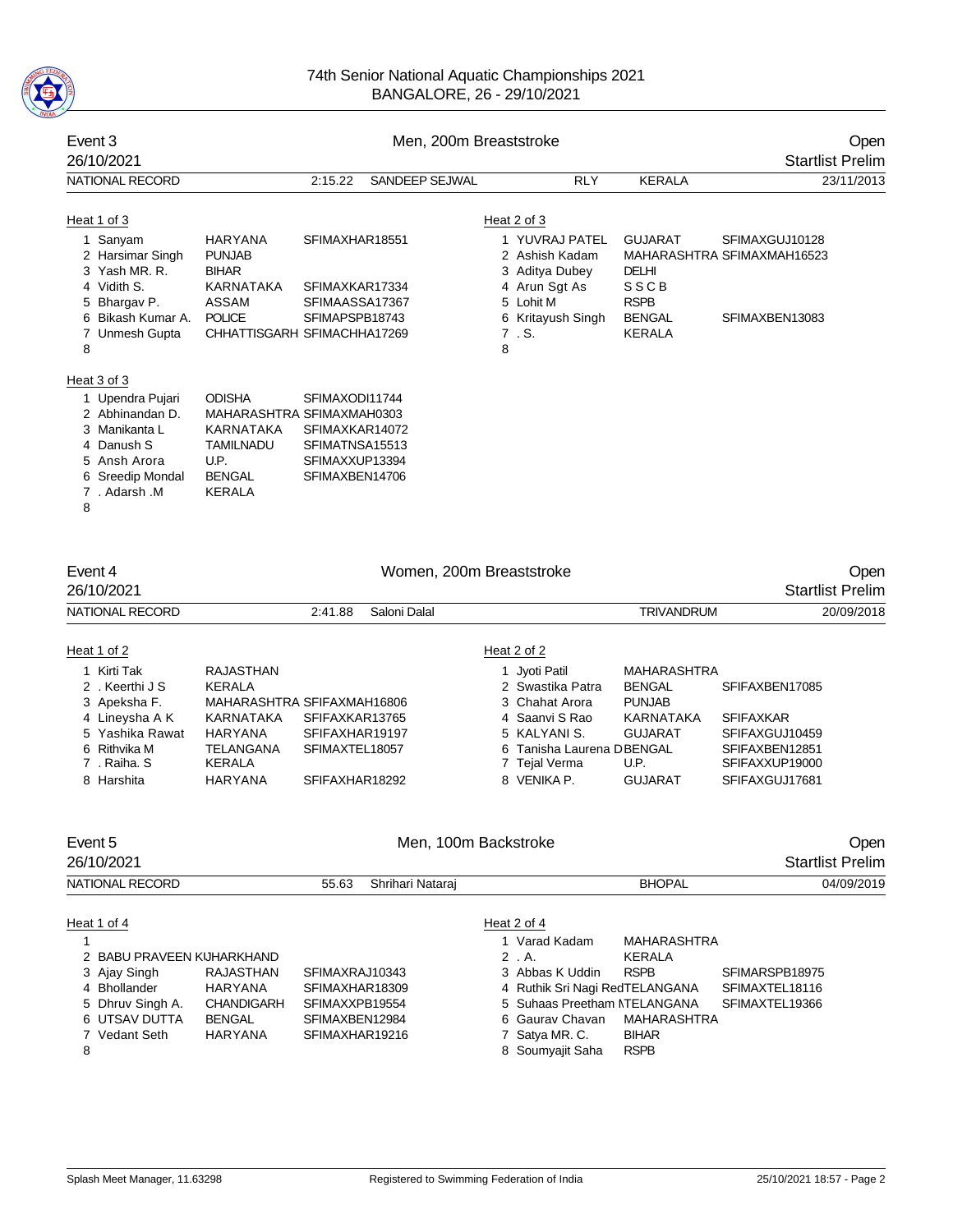

# Event 5, Men, 100m Backstroke, Prelim

| Heat 3 of 4                   |               |                | Heat 4 of 4       |                  |                |
|-------------------------------|---------------|----------------|-------------------|------------------|----------------|
| 1 Ashish V                    | A.P.          | SFIMAXXAP11629 | Nanak M.          | MADHYA PRADESH   |                |
| 2 Sayan Palui                 | <b>BENGAL</b> | SFIMAXBEN19244 | 2 Bipin Nb Sub J. | SSCB             | SFIMASSCB18457 |
| 3 Benedicton Rohit BTAMILNADU |               |                | 3 Praveen Spr P   | SSCB             | SFIMASSCB18446 |
| 4 Siva S                      | KARNATAKA     | SFIMAXKAR13740 | 4 Srihari Nataraj | KARNATAKA        | SFIMAXKAR14004 |
| 5 Xavier Michael D. GOA       |               |                | 5 Siddhant S.     | <b>DELHI</b>     |                |
| 6 NABIL SHAIKH                | GUJARAT       | SFIMAXGUJ16900 | 6 DEVANSH P.      | <b>GUJARAT</b>   | SFIMAXGUJ10041 |
| 7 Jadu Budek                  | <b>ODISHA</b> | SFIMAXODI10661 | 7 Vinayak Vijay   | <b>TAMILNADU</b> |                |
| 8. Anandu .S                  | KERALA        |                | 8 S Athouba M.    | <b>MANIPUR</b>   |                |

| Event 6<br>26/10/2021                                                                                                                                           | Women, 100m Backstroke                                                                                                        |                                                                                        |                        |                                                                                                                        |                                                                                                             | Open<br><b>Startlist Prelim</b>                                                                           |  |
|-----------------------------------------------------------------------------------------------------------------------------------------------------------------|-------------------------------------------------------------------------------------------------------------------------------|----------------------------------------------------------------------------------------|------------------------|------------------------------------------------------------------------------------------------------------------------|-------------------------------------------------------------------------------------------------------------|-----------------------------------------------------------------------------------------------------------|--|
| NATIONAL RECORD                                                                                                                                                 |                                                                                                                               | 1:04.33                                                                                | Maana Patel            |                                                                                                                        | <b>TRIVANDRUM</b>                                                                                           | 23/09/2018                                                                                                |  |
| Heat 1 of 3                                                                                                                                                     |                                                                                                                               |                                                                                        |                        | Heat 2 of 3                                                                                                            |                                                                                                             |                                                                                                           |  |
| 1 Bharti<br>2 Riniki Bordoloi<br>3 Neelanjana MISS S.BIHAR<br>4 Sri Nithya Sagi<br>5 Palak Dhami<br>6 Yashwini suhag<br>7 Mouli Ahmed<br>8                      | HARYANA<br><b>DELHI</b><br><b>TELANGANA</b><br>MAHARASHTRA SFIFAXMAH15789<br><b>DELHI</b><br><b>MADHYA PRADESH</b>            | SFIFAXHAR18211<br>SFIMAXTEL18113                                                       |                        | 1 ESHA C.<br>$2$ $\sqrt{S}$ .<br>3 Sanjana P.<br>4 Ridhima V.<br>5 MAANA PATEL<br>6 Pratyasa Ray<br>7 Velivela S.<br>8 | <b>BENGAL</b><br><b>KERALA</b><br><b>GOA</b><br><b>KARNATAKA</b><br><b>GUJARAT</b><br><b>ODISHA</b><br>A.P. | SFIFAXBEN13093<br>SFIMAXGOA18800<br>SFIFAXKAR17442<br>SFIFAXGUJ10070<br>SFIFAXODI11811<br>SFIFAXXAP102908 |  |
| Heat 3 of 3<br>1 Shrishti Rawat<br>2 Yogya Singh<br>3 Shrungi Rajesh B. GOA<br>4 Nina Venkatesh<br>5 Jyotsna P.<br>6 Soubriti Mondal<br>7 Azinkya Singh<br>8.S. | U.P.<br><b>RAJASTHAN</b><br>KARNATAKA<br>MAHARASHTRA SFIFAXMAH15859<br><b>BENGAL</b><br>CHHATTISGARH SFIMACHHA14793<br>KERALA | SFIFAXXUP18375<br>SFIFAXRAJ10810<br>SFIMAXGOA18799<br>SFIFAXKAR14002<br>SFIFAXBEN14756 |                        |                                                                                                                        |                                                                                                             |                                                                                                           |  |
| Event 7<br>26/10/2021                                                                                                                                           |                                                                                                                               |                                                                                        |                        | Men, 50m Butterfly                                                                                                     |                                                                                                             | Open<br><b>Startlist Prelim</b>                                                                           |  |
| NATIONAL RECORD                                                                                                                                                 |                                                                                                                               | 24.19                                                                                  | <b>VIRDHAWAL KHADE</b> |                                                                                                                        | <b>BHOPAL</b>                                                                                               | 02/09/2019                                                                                                |  |
| Heat 1 of 5<br>1 ARYAN P.<br>2 Sarma S P Nair<br>3 S Punshiba M.<br>4 Varad Kadam<br>5 ANSH ARORA                                                               | <b>GUJARAT</b><br><b>RSPB</b><br><b>MANIPUR</b><br>MAHARASHTRA<br><b>MADHYA PRADESH</b>                                       | SFIMAXGUJ10006                                                                         |                        | Heat 2 of 5<br>1 Bikram C.<br>2 Ayush MR. K.<br>3 Santanu Halder<br>4 Nikhil Jangid<br>5 . Binas P R                   | <b>ASSAM</b><br><b>BIHAR</b><br><b>NSA</b><br><b>RAJASTHAN</b><br><b>KERALA</b>                             | SFIMAASSA19252<br>SFIMAXRAJ10581                                                                          |  |
| 6 Devanshu<br>7 BABU PRAVEEN KUHARKHAND                                                                                                                         | <b>PUNJAB</b>                                                                                                                 |                                                                                        |                        | 6 Veer Khatkar<br>7 Upendra Pujari                                                                                     | <b>HARYANA</b><br><b>ODISHA</b>                                                                             | SFIMAXHAR19372<br>SFIMAXODI11744                                                                          |  |

8 Nanak M. MADHYA PRADESH 8 KHARAWKUPAR LMEGHALAYA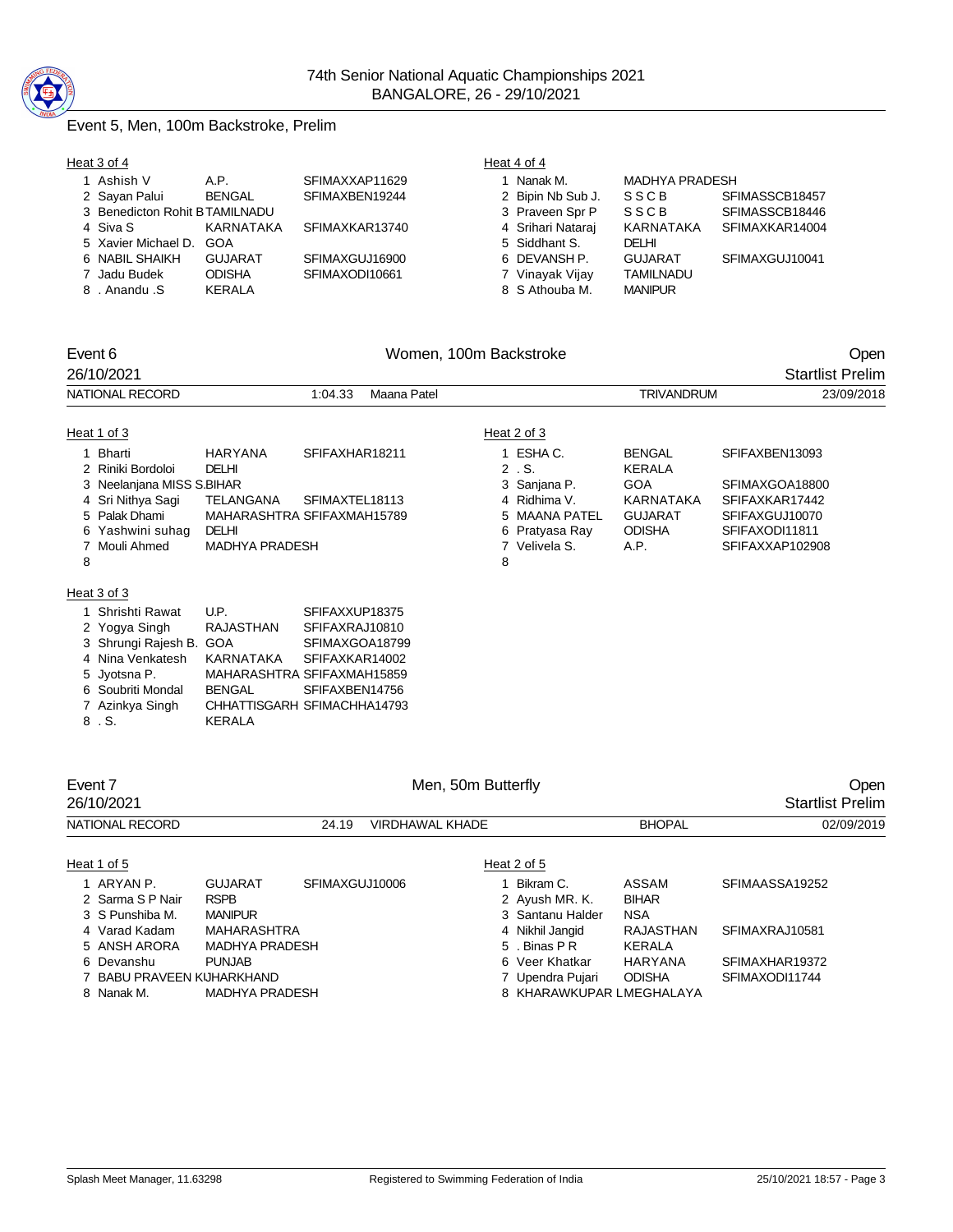

# Event 7, Men, 50m Butterfly, Prelim

| Heat 3 of 5                  |                |                            | Heat 4 of 5                   |               |                             |
|------------------------------|----------------|----------------------------|-------------------------------|---------------|-----------------------------|
| 1 Vasuram M                  | A.P.           | SFIMAXXAP10815             | Shubhrant P.                  | <b>ODISHA</b> | SFIMAXODI11782              |
| 2 Pulkit CPO                 | SSCB           | SFIMASSCB18852             | 2 Vinay CPO S.                | <b>SSCB</b>   | SFIMASSCB18854              |
| 3 Hiren S.                   | <b>MANIPUR</b> | SFIMAMANI14229             | 3 Sanu Debnath                | <b>RSPB</b>   | SFIMARSPB19046              |
| 4 Sameer Sejwal              | DELHI          |                            | 4 Sajan Prakash               | <b>POLICE</b> | SFIMAPSPB18155              |
| 5 ANSHUL K.                  | <b>GUJARAT</b> | SFIMAXGUJ10025             | 5 Pratham S.                  | <b>DELHI</b>  |                             |
| 6 Sambhavy R                 | KARNATAKA      | SFIMAXKAR13850             | 6 Sathya Sai KrishnaTAMILNADU |               |                             |
| 7 Kunal Basak                | <b>BENGAL</b>  | SFIMAXBEN13269             | 7 Rudraksh Sahu               |               | CHHATTISGARH SFIMACHHA14792 |
| 8. Vishnu G                  | <b>KERALA</b>  |                            | 8 Atul Sahani                 | U.P.          | SFIMAXXUP19408              |
| Heat 5 of 5                  |                |                            |                               |               |                             |
| 1 Swapnil C.                 | <b>BENGAL</b>  | SFIMAXBEN13268             |                               |               |                             |
| 2 Tanish G.                  | KARNATAKA      | SFIMAXKAR14856             |                               |               |                             |
| 3 Mihir Ambre                |                | MAHARASHTRA SFIMAXMAH16466 |                               |               |                             |
| 4 Harsh Saroha               | <b>HARYANA</b> | SFIMAXHAR18539             |                               |               |                             |
| 5 Adhitya D                  | TAMILNADU      |                            |                               |               |                             |
| 6 Subhranshu HemerASSAM      |                | SFIMAASSA17450             |                               |               |                             |
| 7 Paramraj Singh             | <b>PUNJAB</b>  |                            |                               |               |                             |
| 8 Suhaas Preetham NTELANGANA |                | SFIMAXTEL19366             |                               |               |                             |

| 1 Shubhrant P.                | <b>ODISHA</b> | SFIMAXODI11782              |
|-------------------------------|---------------|-----------------------------|
| 2 Vinay CPO S.                | SSCB          | SFIMASSCB18854              |
| 3 Sanu Debnath                | <b>RSPB</b>   | SFIMARSPB19046              |
| 4 Sajan Prakash               | <b>POLICE</b> | SFIMAPSPB18155              |
| 5 Pratham S.                  | DELHI         |                             |
| 6 Sathya Sai KrishnaTAMILNADU |               |                             |
| 7 Rudraksh Sahu               |               | CHHATTISGARH SFIMACHHA14792 |
| 8 Atul Sahani                 | U.P.          | SFIMAXXUP19408              |

| Event 8                                                                                                                  |                                                                                                                  |                                                                                        | Women, 50m Butterfly |   |                                                                                                                                             |                                                                                       | Open                                                                                                                             |
|--------------------------------------------------------------------------------------------------------------------------|------------------------------------------------------------------------------------------------------------------|----------------------------------------------------------------------------------------|----------------------|---|---------------------------------------------------------------------------------------------------------------------------------------------|---------------------------------------------------------------------------------------|----------------------------------------------------------------------------------------------------------------------------------|
| 26/10/2021                                                                                                               |                                                                                                                  |                                                                                        |                      |   |                                                                                                                                             |                                                                                       | <b>Startlist Prelim</b>                                                                                                          |
| NATIONAL RECORD                                                                                                          |                                                                                                                  | 28.33                                                                                  | Divya Satija         |   |                                                                                                                                             | <b>BHOPAL</b>                                                                         | 02/09/2019                                                                                                                       |
| Heat 1 of 4<br>2<br>Himanshi Joon<br>3<br><b>BAIAHULANG T.</b><br>Mouli Ahmed<br>5<br>6<br>7<br>8                        | <b>HARYANA</b><br>MEGHALAYA<br><b>MADHYA PRADESH</b>                                                             | SFIFAXHAR18287                                                                         |                      | 8 | Heat 2 of 4<br>1 Baby Spandana K A.P.<br>2 Bhumi Gupta<br>3 Uttara Gogoi<br>4 Mahi MISS S.<br>5 Astha C.<br>6 Divya Satija<br>7 Divyanka D. | ASSAM<br><b>BIHAR</b><br><b>ASSAM</b><br><b>HARYANA</b><br><b>ODISHA</b>              | SFIFAXXAP12464<br>CHHATTISGARH SFIMACHHA14808<br>SFIFAASA17586<br>SFIFAASSA11077<br>SFIFAXHAR18331<br>SFIFAXODI10513             |
| Heat 3 of 4                                                                                                              |                                                                                                                  |                                                                                        |                      |   | Heat 4 of 4                                                                                                                                 |                                                                                       |                                                                                                                                  |
| 1 . Ebba Adila S<br>2 Shristi U.<br>3 Nilabjaa Ghosh<br>4 Nina Venkatesh<br>5 Avantika C.<br>6<br>. L.<br>Sanjana K<br>8 | <b>KERALA</b><br><b>BENGAL</b><br><b>BENGAL</b><br><b>KARNATAKA</b><br><b>RSPB</b><br><b>KERALA</b><br>TELANGANA | SFIFAXBEN14760<br>SFIFAXBEN13277<br>SFIFAXKAR14002<br>SFIFARSPB18725<br>SFIMAXTEL18190 |                      |   | 1 Vanshika S.<br>2 Jasnoor Kaur<br>3 Rishika U.<br>4 Rujuta Khade<br>5 Nandini Pethkar<br>6 Disha Bhandari<br>7 Pratyasa Ray<br>8 VENIKA P. | <b>DELHI</b><br><b>PUNJAB</b><br>KARNATAKA<br>U.P.<br><b>ODISHA</b><br><b>GUJARAT</b> | SFIFAXKAR14230<br>MAHARASHTRA SFIFAXMAH16062<br>MAHARASHTRA SFIFAXMAH15189<br>SFIFAXXUP13393<br>SFIFAXODI11811<br>SFIFAXGUJ17681 |